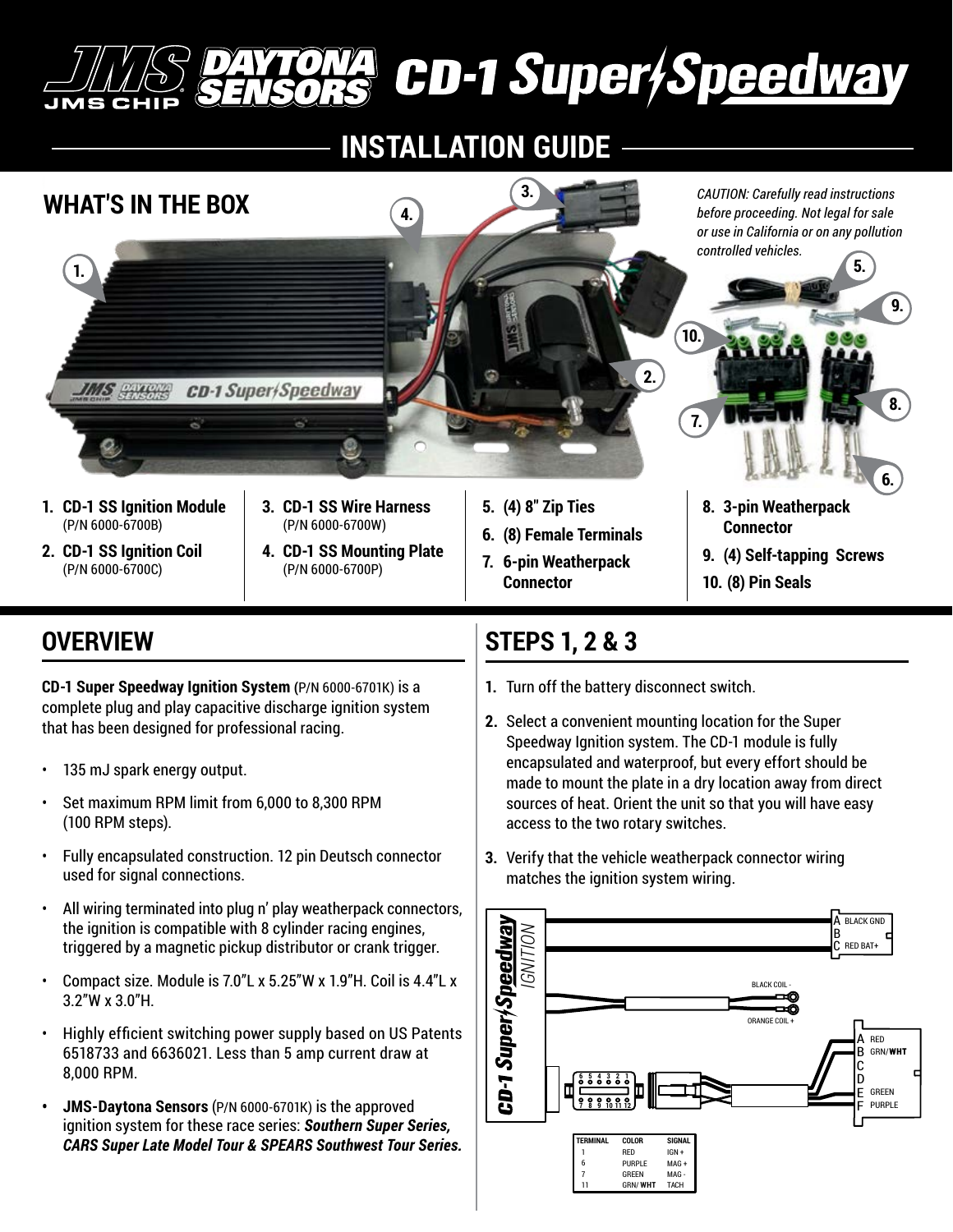## **STEPS 4, 5, 6, 7 & 8**

- **4.** Plug the large weatherpack connector into the existing vehicle connector.
- **5.** Turn on the battery disconnect switch, start the engine, and verify the correct operation of the ignition. Tach output is compatible with all aftermarket tachometers that utilize the industry standard 0-12v square wave signal. *If your timing has changed significantly after the installation, verify that the MAG +/MAG - wires are not reversed.*
- **6.** Two Rotary Dials on the front of the Super Speedway Ignition control the maximum RPM *(real time adjustment* –



*RPM can be adjusted when the engine is running between 60*–*83 [60=6000 RPM, 83=8300 RPM].*

- **7.** Ignition timing curve is determined by the distributor *(locked = fixed ignition timing or the ignition curve will match your distributor's spring/weights/rpm).*
- **8.** Complete the installation. Reconnect the battery. Set the CD-1 RPM switches. Start engine and verify ignition timing.

## **SWITCH SETTINGS & STATUS LED**

The front panel of the Super Speedway CD-1 has two rotary switches and a status LED. The status LED will illuminate when the ignition switch is turned on. If an ignition fault condition occurs, the status LED will BLINK. The most common fault is a loss of ignition trigger signal from the magnetic pickup.

#### **Maximum RPM Limit Switch Settings**

The maximum RPM limit switches are on the end plate. The RPM limit switches can be adjusted when the engine is running, and they can be set to a value between 6,000 RPM and 8,300 RPM.

Min RPM Limit is 6000 or 60– if you set to a value of 60 or lower the limit will stay at 6000. Max RPM limit is 8300 or 83– if you set the box to a value higher than 83 it will only allow 8300RPM.

**00-99** Maximum RPM limit setting X100 (i.e. switch setting 63 = 6,300 RPM, 83 = 8,300 RPM)

## **SPARK PLUGS & WIRES**

To avoid electrical noise that may interfere with the CD-1 or other on board computer and radio equipment, resistor spark plugs are recommended, and spiral core RFI/EMI suppression type spark plug wires are required. Optimum spark plug gap for a normally aspirated racing engine is typically between 0.030" and 0.045". Do not use solid copper or high resistance carbon core spark plug wires. Optimum spark plug wire resistance is 50-500 ohms per foot. Most high-quality spiral core silicone racing plug wires are compatible with this ignition system.

# **TROUBLESHOOTING**

*Did the engine run properly before installation of the CD-1?* If not, remove the CD-1, reinstall the original ignition system and then find and correct the original problem. *Did the CD-1 function correctly before the problem occurred? If the answer is yes, did you change anything that may have affected it?* To isolate the problem, go back to the last setup that was OK. *If the engine will not start, runs intermittently, or misfires, try these steps:*

#### **• Status LED Doesn't Illuminate**

If the status LED doesn't illuminate after the ignition switch is turned on, check power and ground connections. Use a voltmeter to verify +12V at the battery+ and ignition switch wires at the CD-1 with the ignition switch in both the run and start positions. The CD-1 requires a minimum of +9V when the ignition switch is first turned on. During cranking, the unit will continue to operate down to +4.5V.

#### **• Engine Will Not Start**

If the status LED illuminates when the ignition switch is turned on, but the engine will not start, verify that the status LED blinks while the engine is cranking. If the status LED doesn't blink during cranking, the unit is not getting a trigger signal. Verify that trigger signal wiring is not shorted together or to ground. If the status LED blinks, but engine will not start, recheck coil primary connections or replace coil.

#### **Intermittent Operation or Misfire at High RPM**

- **1.** Misfire at high RPM is usually not an electrical problem with the CD-1. *Common causes include: coil failure or arcing at spark plug boots or within the distributor.*
- **2.** For vehicles without an alternator, low battery voltage may cause misfire at high RPM. Verify that the battery is fully charged or try replacing the battery.
- **3.** To avoid electrical noise problems, route magnetic trigger wiring away from any coil or spark plug wires. Use only spiral core spark plug wires. Do not use solid copper core or carbon core resistance wires.
- **4.** Check for broken, loose, or corroded connections. Verify correct air gap for magnetic pickup. Check distributor for loose, missing, or jammed parts in advance mechanism.
- **5.** Verify that spark plugs are proper type, gap size, and heat range.
- **6.** Replace spark plugs, spark plug wires, and distributor rotor and cap.
- **7. Ignition run-on.** If the engine continues to run after the ignition switch is turned off, current is leaking back into the CD-1 through the charging system indicator lamp. GM or Ford models with an external voltage regulator will require installation of a diode.